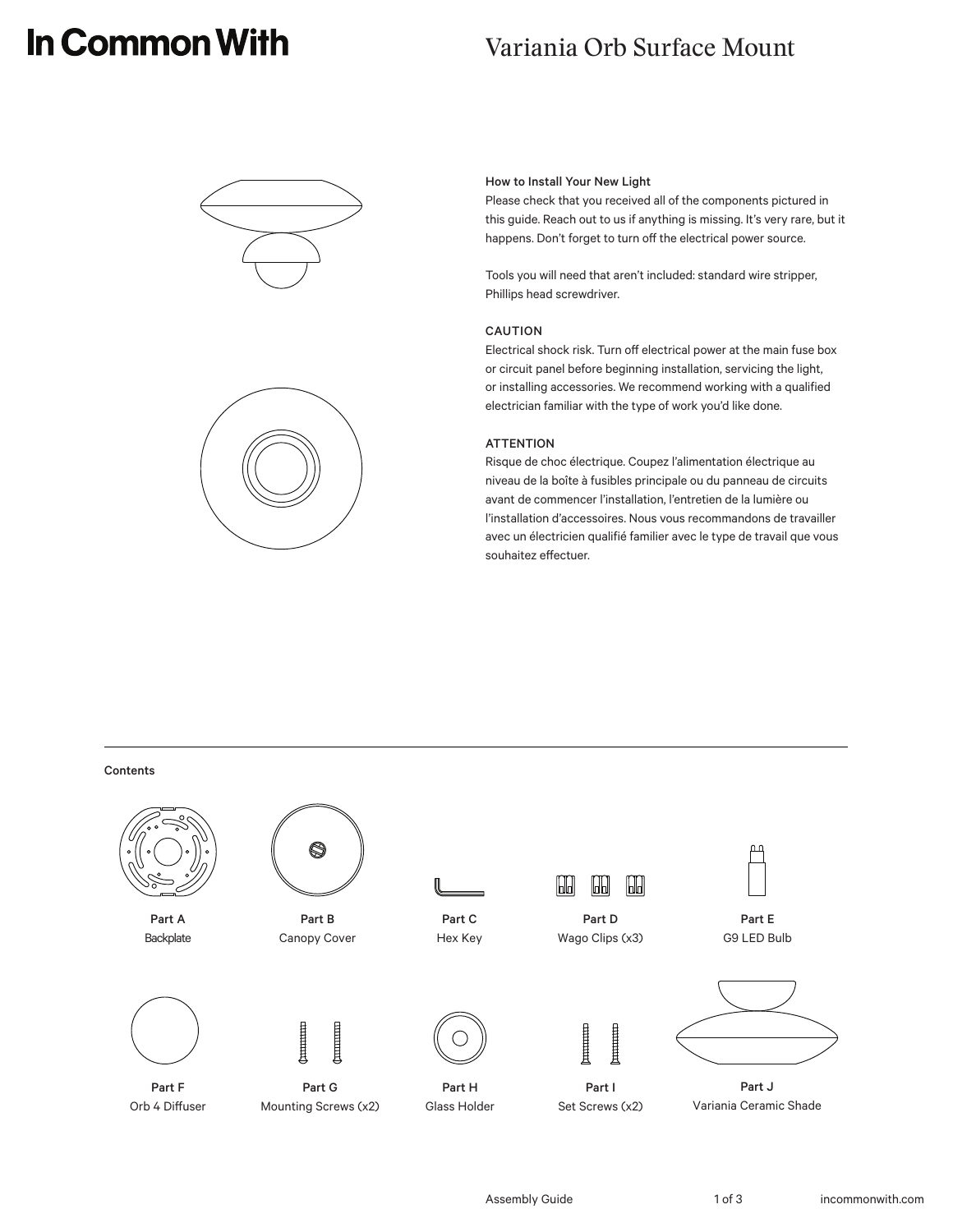## In Common With

### Variania Orb Surface Mount

Step 1: Turn off electrical power at the main fuse box or circuit panel before beginning installation.



Step 2: Mount the backplate (A) to the junction box using a phillips head screwdriver to tighten the mounting screws (G).



Step 3: Use the wago clips (D) to connect the fixture's wires to the corresponding wires from the junction box in the wall or ceiling. White is neutral; Black is live; Green/ Yellow is ground. One ground wire will be attached to the backplate (A), the other ground wire should come from the junction box. If needed use a wire stripper to remove 3/8" of the insulation from each wire before inserting them into the corresponding wago clip.



Step 3: Align the holes of the backplate (A) with the holes of the canopy cover (B) and secure the set screws (I) by tightening using the included L-shaped hex key (C).